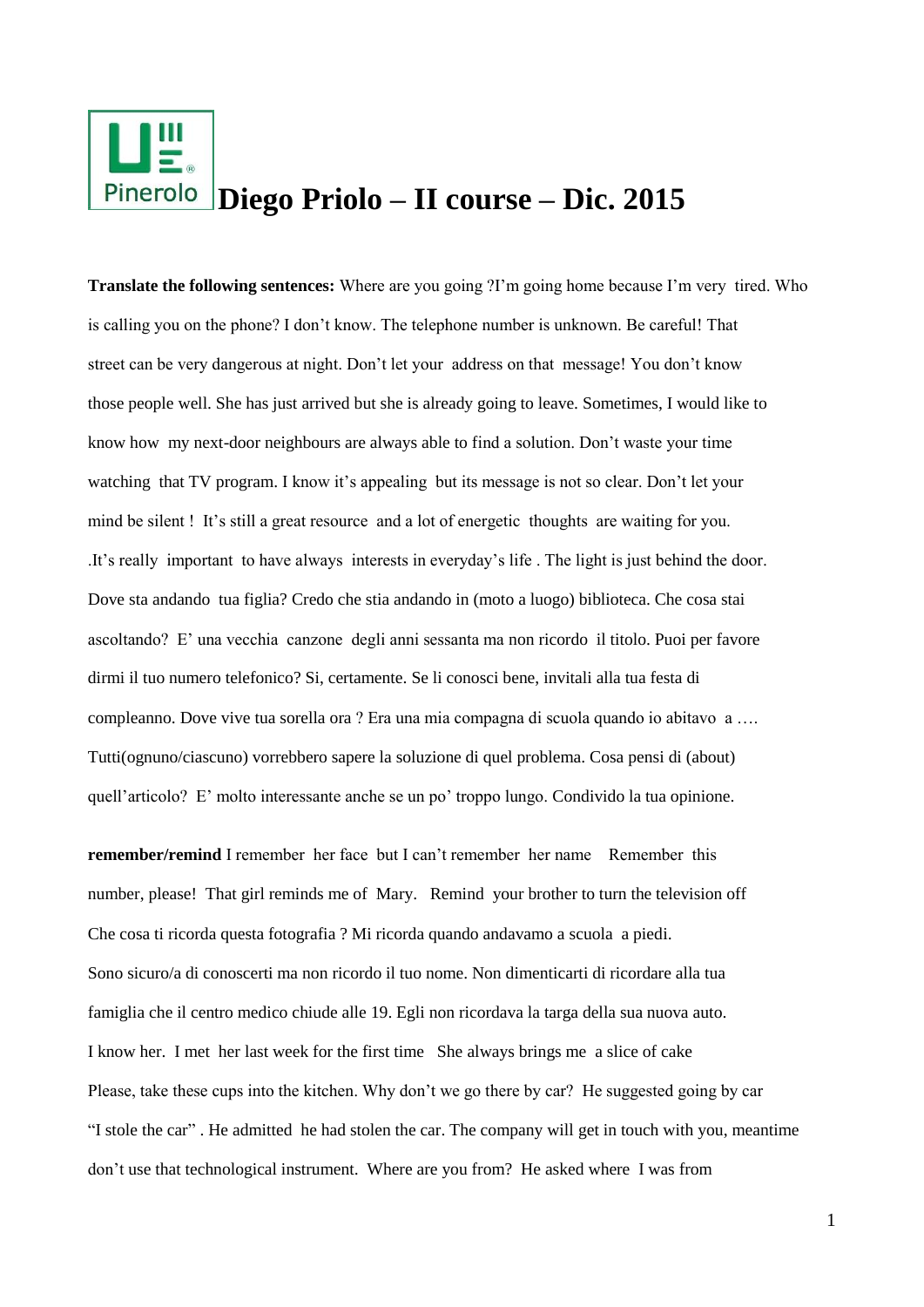How did you get there ? he asked how I had got there. Well, on foot and by bike.

Per favore, non parcheggiare vicino alla fontana. Non attraversare la strada quando il semaforo è rosso. Dove posso pagare il biglietto del parcheggio? Non lasciare quel pacco in auto !E' troppo invitante . Non parcheggiare vicino all'ingresso. Parcheggia sulla destra Tu non devi pagare lì. L'ufficio è proprio di fronte alla panetteria. Per favore, aspettami nella sala d'attesa. They didn't reply to my letter. My cat always smells the fish. The alarm didn't sound . Who played in that concert? The Beatles did. What did Joe play? He played the guitar but probably his favourite musical instrument was….. She has just bought a new computer because her old one was too slow. Which poem do you prefer, Mary's or Lucy's? They are both involving but I prefer Mary's. None of them were at work. Perché non hai risposto al mio messaggio? Perché il mio cellulare era spento. Ella non ha mai visto quel film anche se apprezza molto il regista. Divertitevi ma non tornate a casa troppo tardi. John e sua moglie sono molti dispiaciuti per essere arrivati in ritardo. Essi hanno intenzione di chiedere scusa ma tutti li stanno ignorando. Che cosa hai da fare, quando torni a casa? L'elenco delle attività lavorative è troppo lungo. Anche se ella non sapeva(non era capace) suonare bene la chitarra, raggiunse il successo con molte canzoni. Ciò che non capisco è il tuo modo di guidare quando c'è nebbia. C'è nebbia, adesso ? No Today's top models are younger than ever. They have special look: not a perfect beauty, but young, very thin, vulnerable and at the same time extremely confident. The film-story is set in Turin and the plot is centered around the incredible choice of the protagonist in front of a decision to take urgently . Even if her songs were never considered nice by the critics, they promoted her image powerfully. At that time, the spirit of rebellion was embodied by… ., a bad group from … They rejected… and they were against... At the beginning of their career, they often played at… Cosa pensi della decisione presa dai tuoi parenti? Non la condivido ma posso immaginare le

motivazioni a monte.

Non essere troppo timida !Sei una giovane donna energica. Per favore, chiamate il dottore. ….. sta peggiorando e la

medicina non "funziona. Puo'/i per favore indicarmi la strada per arrivare a …. . Non voglio prendere un autobus. Per

favore mi aiuti a compilare questo modulo. Circa il luogo , fino a tre anni fa abitavo a … mentre ora abito a ….,un